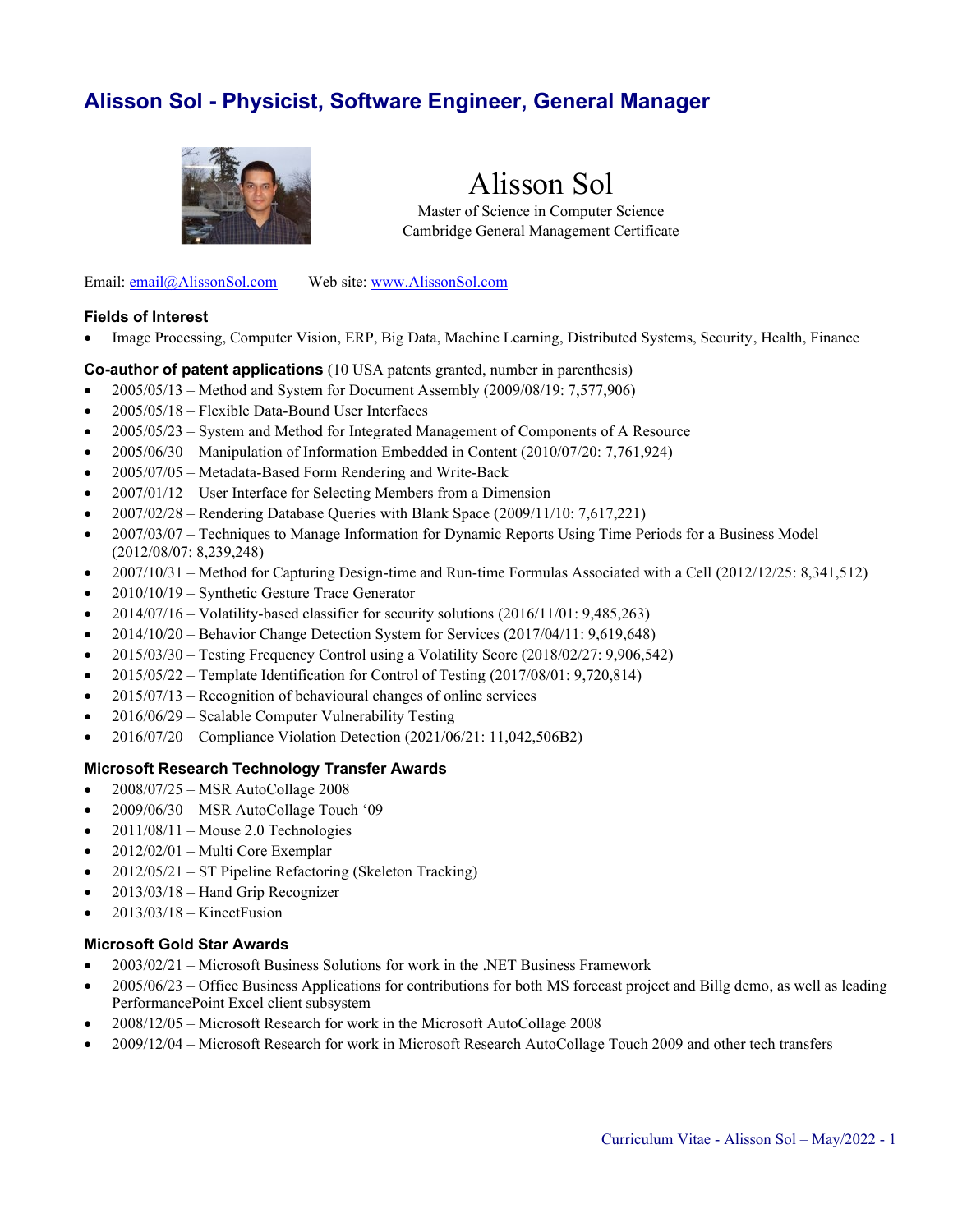# **Professional Experience**

# **Google**

- May/2022 Current: **Senior Engineer Manager**
- Working in endpoint projects within the Security Fundamentals team of Google Core Systems.

# **Microsoft Corporation**

- Jan/2022 Apr/2022: **Group Engineering Manager for M365 IC3**
- Working on Engineering Systems strategy, tools improvements, and processes optimization.
- Nov/2020 Jan/2022: **Group Engineering Manager for AI Frameworks**
	- Management of ONNX [runtime training,](https://www.onnxruntime.ai/) directing the compute acceleration, white-glove (model integration), and infrastructure (security, compliance, Python packages builds fo[r https://github.com/pytorch/ort,](https://github.com/pytorch/ort) etc.).
- Sep/2019 Oct/2020: **Group Engineering Manager for M365 IC3**
	- Management of USA and Estonia teams for the Intelligent Conversation and Communication Cloud (IC3) real-time backend for Microsoft Teams, Skype, and Skype for Business. Improved DevOps team velocity for services in audio conferencing, live events, and applications (call recording, live captions, transcription, voicemail, and others). I established the calling, meetings, and PSTN data team and managed migration of services to Azure and scaling up to 100x during remote work and education expansion due to the 2020 pandemic.

#### **Amazon.com**

- Feb/2019 Aug/2019: **Senior Software Development Manager for Amazon WorkSpaces**
- Manager of infrastructure teams for [WorkSpaces,](https://aws.amazon.com/workspaces/) a secure cloud desktop service from AWS that customers use to provision Windows or Linux desktops in just a few minutes and quickly scale to provide thousands of desktops to workers across the globe. Drove up manager satisfaction, job satisfaction, and teammates satisfaction. Used working backwards approach to align teams toward solving long-standing DevOps and customer problems, ranging from certificate key rotation to cost drill-down.
- July/2017 Jan/2019: **Senior Software Development Manager for Dropship**
- Managed online services for real-time inventory updates, processing customer orders, and integrating with transportation carriers for direct fulfillment at [Amazon.com.](https://sell.amazon.com/) Made connection of strategic annual business goals to quarterly and sprint plans. Through agile planning, achieved a reduction of technical debt while implementing new functionality, like adding support for the first new country stack in 9 years (India), public APIs, and new carrier integration. During this period, software development teams moved data storage out of Oracle, while turnover went from 50% to 5%.
- Managed business intelligence team in charge of metrics and reports optimizing development and operations for multibillion-dollar business shipping products directly from thousands of manufacturers and vendors to millions of customers. Maintained data quality during the move of data out of Oracle to multiple data stores.

# **Microsoft Corporation**

- 4 Gold Star Awards, 7 Microsoft Research Technology Transfer Awards, 17 patent applications (10 granted)
- May/2013 June/2017: **Architect** and **Group Engineering Manager (AI+R Core)**
	- Engineering Manager for SPACE (Security, Privacy, Accessibility, and Capacity Engineering) team, supporting the AI Core group. Managing a team of engineers and penetration testers supporting horizontal and vertical applications, like Bing, MSN, Cortana, and APIs [\(http://aka.ms/space-apis\)](http://aka.ms/space-apis). Development of request management, financial cost, and capacity modeling tools for millions of machines in multiple data centers.
	- Engineering Manager for AI Core Spartans group, a group of software engineers and data scientists working on special projects in the [Artificial Intelligence](https://news.microsoft.com/ai/) area, also expanded as an onboarding team for the organization.
- November/2011 April/2013: **Engineering Lead for the Kinect for Windows team**
	- Recruited and managed the Computer Vision team for the [Kinect for Windows SDK,](https://www.microsoft.com/en-us/download/details.aspx?id=40278) which shipped in 32 countries with over 500K downloads. Implemented a new machine learning module for [gesture recognition.](https://www.youtube.com/watch?v=yTwFtlHGBQw)
	- For Kinect for Windows v1.0, released on February 1st, 2012, participated in the position description and hiring of members for the development and test disciplines of the computer vision team. Aligned technology transfer with Xbox and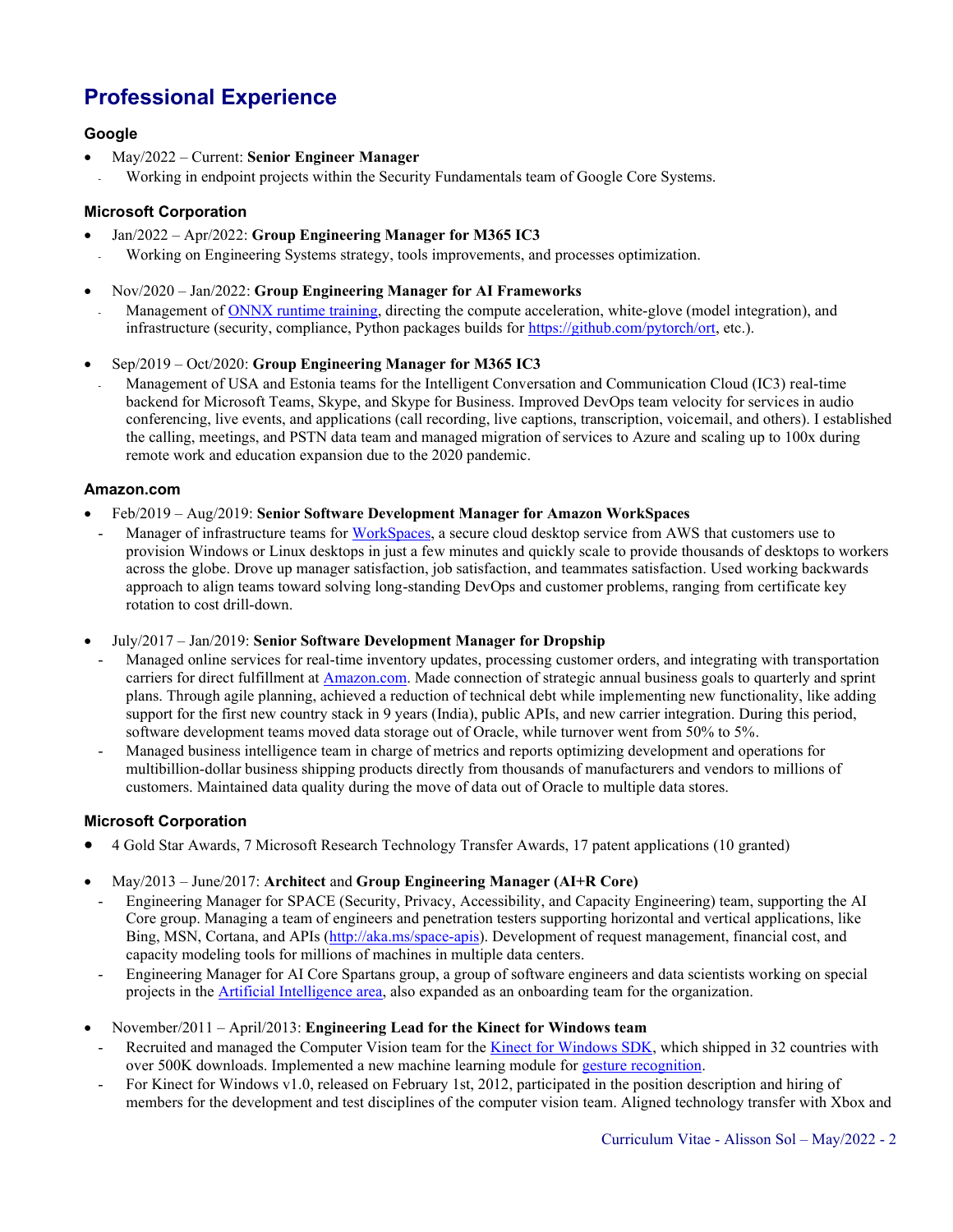Microsoft Research, transitioning the latest machine learning real-time processing results into production-quality code.

- For Kinect for Windows v1.5, released on May 21st, 2012, managed verification and validation of skeletal tracking pipeline through internal toolset, and migration and release of "Kinect Studio".
- For Kinect for Windows v1.7, released on March 18th, 2013, managed the development of hand grip/release recognizer and tech transfer of [KinectFusion.](https://www.microsoft.com/en-us/research/project/kinectfusion-project-page/) Developed with interns the samples Kinect Bridge with OpenCV basics and Kinect Bridge with MATLAB basics.
	- Managed team starting the development of NUI (Natural User Interface) interactions for Xbox One.
- August/2010 October/2011: **Knowledge Engineer for the Engineering Excellence team**
- Worked on documenting and spreading best practices in the development discipline.
- Instructor for training sessions presented to Microsoft engineers, including the "Agile development lab", "Development at Microsoft for SDE I/II/Senior", "Engineering at Microsoft", and JavaScript classes.
- Technical owner of internal training on Azure, SQL Azure, Html5, jQuery, and Silverlight.
- Feb/2007 July/2010: **Development Manager for Microsoft Research Cambridge Innovation Development**
	- Hiring and management responsibilities and commitment to foster a results-driven environment characterized by curiosity, deep reflection, mutual challenge, and learning from others within and outside the team.
	- Quick evaluation of research results and incubation of those for transfer to product teams. Incubations include:
	- o Gesture Mouse Experience Prototype (Microsoft [Touch Mouse\)](https://www.amazon.com/dp/B004HYGU18)
	- o Microsoft Research AutoCollage Touch 2009 application: First Microsoft Research project integrated with CEIP (Customer Experience Improvement Program), translated to 15 languages at initial release time.
	- o Microsoft Research [AutoCollage 2008:](https://en.wikipedia.org/wiki/AutoCollage_2008) First Microsoft Research project integrated with [Windows Update.](https://en.wikipedia.org/wiki/Windows_Update)
	- o Worked with an external partner for the server-side development of a service to allow communication between a new device [\(Wayve\)](https://youtu.be/XmMYmCF96DE?t=13) and mobile phone, using SMS and MMS messages.
	- o Worked on the user interface components for trials of a new secure peer-to-peer technology [\(Nimbus\)](http://research.microsoft.com/en-us/projects/nimbus/default.aspx).
	- $\circ$  Leader of a small team that converted an IPTV technology implementation from C# to C++ [\(Pastry\)](http://rowstron.azurewebsites.net/Pastry/).
- August/2004 January/2007: **Development Lead for the Microsoft Office Business Applications team**
	- Development Lead for the Add-In for Excel, Reporting Wizard, and Samples subsystems for Microsoft Office [PerformancePoint Server 2007,](http://go.microsoft.com/fwlink/?LinkId=125838) a Business Intelligence solution allowing full performance management and scalable to entire corporations (with modules for forecast, monitoring, and business analytics). Defined an easily configurable data center deployment model, presented during the event "[The Rise and Rise of the Declarative Datacentre](http://alissonsol.com/slides/2008-05-A_Service-Oriented_Application_for_an_Enterprise_Datacenter.pdf)".
- April/2002 July/2004: **Development Lead for Business Framework and Information Worker New Markets**
	- Participated in reviews and helped with architecture, design, and code reviews for severa[l solution accelerators.](https://news.microsoft.com/2003/09/22/microsoft-unveils-office-solution-accelerator-program-designed-to-help-deliver-ongoing-value-to-customers-and-partners/) I was the manager and technical leader for the Microsoft Office Solution Accelerator for Proposals, composed of an Office client add-in, SharePoint site templates and webparts, and a dedicated web service.
	- I was the development lead for the user interface subsystem of the Microsoft Office [Information Bridge Framework](http://msdn.microsoft.com/en-us/library/aa679800%28office.11%29.aspx) 1.0, including the task pane rendering inside Office applications, driven by backend web services. Leader for the initial tools effort for IBF v1.+, jumpstarting the offshore development by training the development team in Hyderabad, India.
	- I was the development lead for the Workflow user interface (in ASP.NET) of the [Business Framework.](http://msdn.microsoft.com/en-us/library/aa475163.aspx) I convinced upper management of the need to rewrite the entire subsystem due to scalability and usability issues. With a better object-oriented architecture, that effort reduced the total lines of code by a factor of 10 (from around 30K LOC to  $\sim$ 3K LOC), with improved usability and accessibility.
- March/2000 March/2002: **Individual Contributor for BizTalk and Application Center teams**
	- I was the leading developer of the BizTalk [Orchestration Designer](http://msdn.microsoft.com/en-us/library/ee274738(v=bts.10).aspx) for BizTalk 2002 and did design and development for the integration of OD in Visual Studio for future versions. Developed specifications and implemented test for the US-Commerce Latinum (BizTalk Orchestration Designer, XLANG parser, etc.).
	- Development of specifications and implementation of C++ tests for AppCenter reliability and timeliness.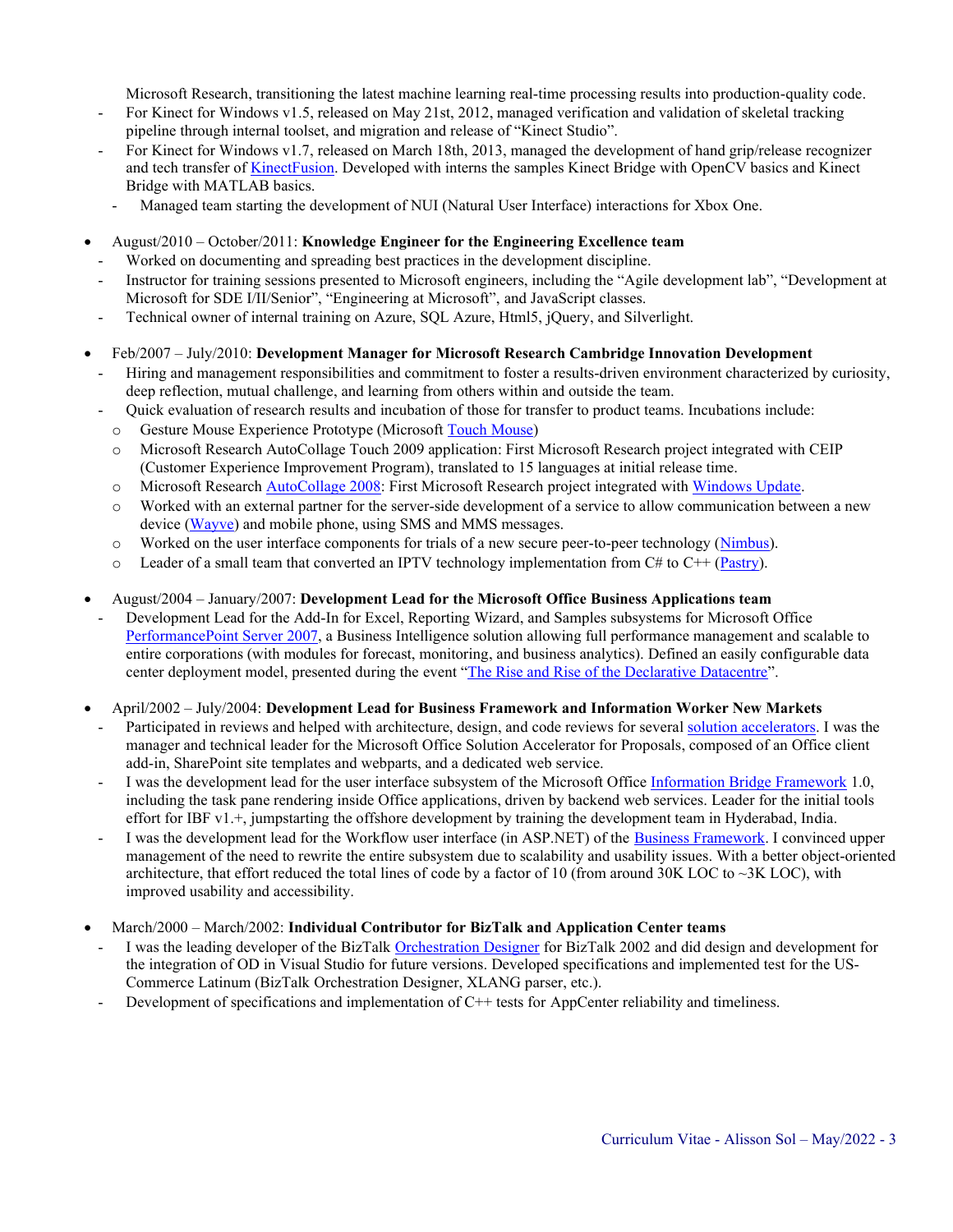# **CODEMIG - Information Technology Consultant**

- CODEMIG Companhia Mineradora of Minas Gerais [\(http://www.codemig.com.br/\)](http://www.codemig.com.br/)
- September/1994 February/2000
- Activities: General advice on Information Technology subjects for the whole company; Writing of Technical and Legal projects and proclamations, etc.; Responsible for maintenance of company web site
- Consultant for all IT subjects for public mining company, including CAD (Computer-Aided Design), financial and HR systems.
- Main system development projects
	- Analysis, design and development of system for data entry, update and queries about company stockholder information;
	- Analysis, design and development of system to capture data from time clocks and calculate personnel work time;
	- Analysis, design and development of system for information maintenance about company third part contracts.
- Main technology implementation projects
	- Specification, installation and configuration of hardware and software for company connection to Internet;
	- Installation and configuration of Sun workstations, including hardware (printer, tape units, CD-ROM, etc.) and software (image processing systems) for geoprocessing applications.

#### **Micro Universo - Systems Architect**

- Micro Universo Informática S/A [\(http://www.microuniverso.com.br\)](http://www.microuniverso.com.br/)
- July/1995 June/1999
- Activities: Systems Analysis and Design for ERP (Enterprise Resource Planning) system; Model design was done with Rational Rose and relational scheme was automatically generated from model using Visual BASIC Automation script. The resulting object-oriented model had more than 200 classes and 1200 attributes, with reuse factor of 5 (more than 1000 tables would be needed in a pure relational model).
- Main tools: Rational Rose, Centura Builder (ex-SQLWindows), Visual BASIC

#### **Last One - Information Technology and Quality Management Consultant**

- Last One
- May/1998 February/2000
- Activities: Specify, install and configure software for company Intranet and Internet site; Instructor for company Total Quality Management program
- Main tools: Microsoft Windows NT Server Terminal Server Edition, Microsoft Proxy Server, Microsoft IIS, Microsoft Site Server - Commerce Edition, DCOM, Microsoft Transaction Server, Microsoft SQL Server, Microsoft Visual Studio
- Main projects: Analysis and Design of Internet video rental system from company Web site; Analysis, Design and Development of Intranet system for customer order tracking

# **IEF – MG - Information Technology Consultant**

- IEF-MG Instituto Estadual de Florestas de Minas Gerais [\(http://www.ief.mg.gov.br\)](http://www.ief.mg.gov.br/) Winner of public competition 018/97 (Contract: 0101000697)
- July/1997 to December/1997
- Activities: Technical review of bought equipment and installation of software in Windows NT network for regional offices. Configuration of clients with Windows and Linux in 108 workstations for geoprocessing, 5 monitoring workstations, 13 workstation for foment system e 4 other workstations

# **ADM Control - Research and Development Manager**

- ADM Control Informática (Today part of RM Sistemas [http://www.rm.com.br\)](http://www.rm.com.br/)
- December/01/1993 to July/07/1995
- Activities: Programmers management and training; Analysis and design of a client/server system for Project Budget and Task control
- Main tools: Rational Rose, Microsoft Visual C++, Microsoft SQL Server, Watcom SQL Server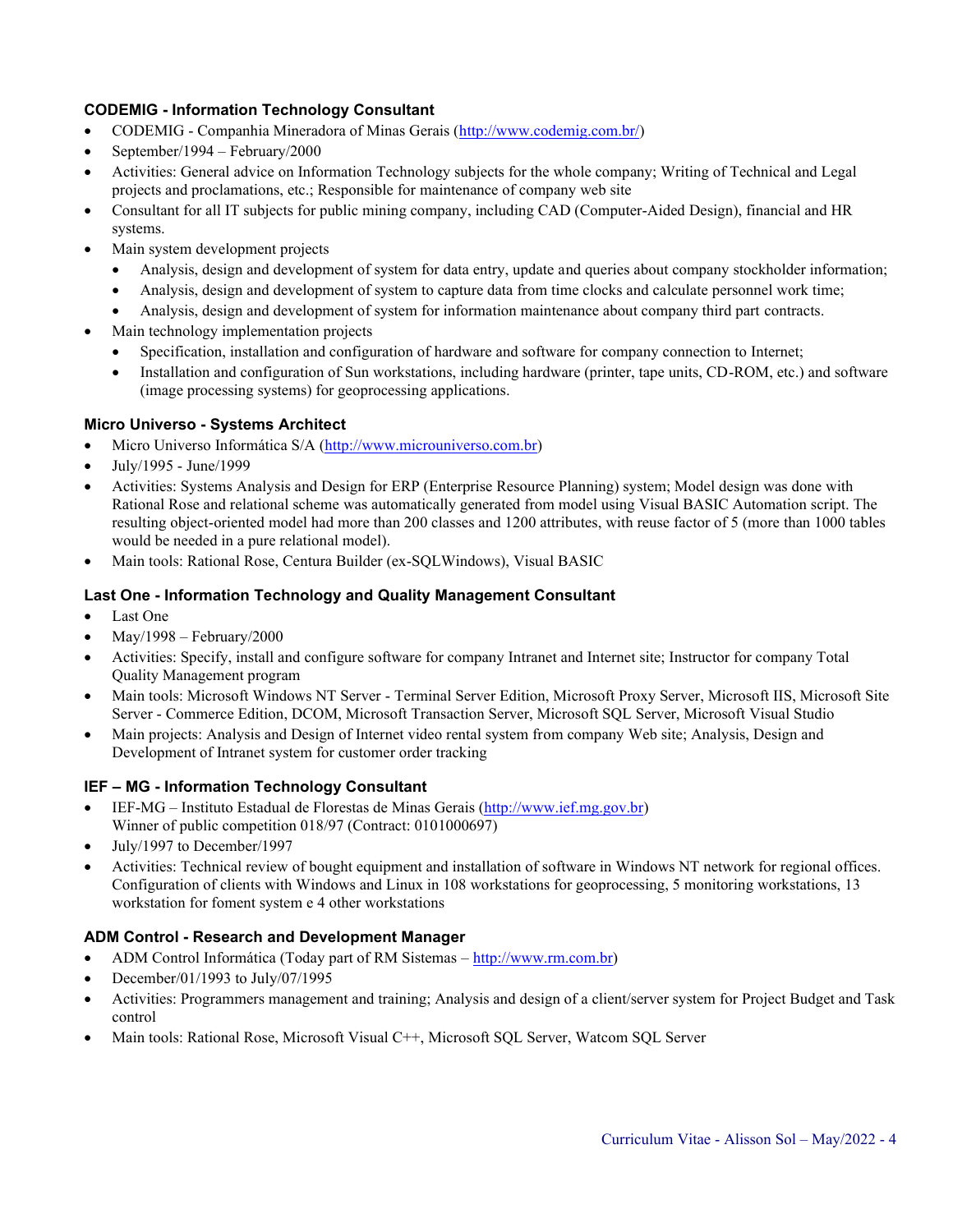#### **COMIG - Systems Analyst**

- COMIG Companhia Mineradora de Minas Gerais Admission by Public Competition in 1st place
- June/03/1992 to January/13/1993
- Activities: Systems analysis and development; Administration of computer network
- Main tools: SunOS, Microsoft C/C++, ER Mapper, AutoCAD

### **CREDIREAL - Systems Analyst**

- CREDIREAL Serviços Gerais e Construções S/A
- March/05/1992 to June/02/1993
- Activities: Information Technology Consultant

#### **EDIMINAS - Systems Analyst**

- EDIMINAS S/A [\(http://www.hojeemdia.com.br\)](http://www.hojeemdia.com.br/)
- January/01/1991 to November/30/1991
- Activities: Applications development for internal use; Installation and maintenance of the computer network for the "Hoje em Dia" newspaper; Author of the "Technology" column for the Computer Science page from July/1991 to February/1993

#### **Internship and academic assistance**

- DCC/UFMG 2<sup>nd</sup> term 1991 Post-Graduation teaching assistant: Numerical Calculus
- LCC/UFMG Scientific Computation Lab. November/1986 to July/1988 Internship
- DCC/UFMG March/1987 to December/1987 Scientific scholarship Project: Development of specialist system for linear algebraic equation systems resolution
- DCC/UFMG May/1986 to December/1986 Graduation teaching assistant: Numerical Calculus
- Chemical Dept./UFMG March/1986 to August/1986 Internship: Electronics Technician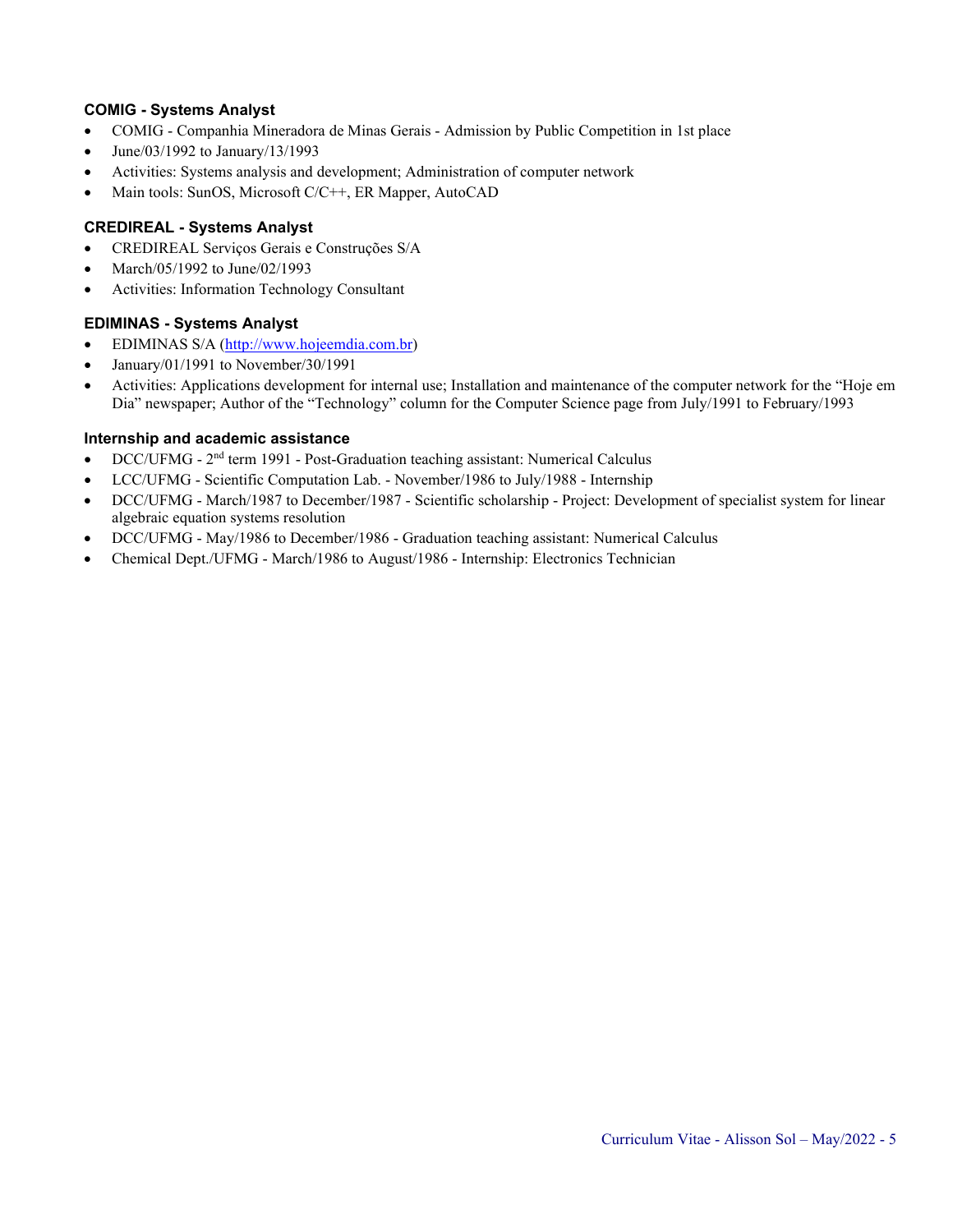# **Curricular Education**

#### **Cambridge General Management Certificate**

- Cambridge Judge Business School, University of Cambridge, Cambridge, United Kingdom
- December/2009

### **Doctoral Degree on Computer Science**

- UFMG Federal University of Minas Gerais, Belo Horizonte, MG, Brazil [\(http://www.ufmg.br\)](http://www.ufmg.br/)
- Area: Software Engineering, Digital Image Processing, Multimedia, Distributed Processing
- March/1993 Unfinished Proposed work: [metamodel for distributed multimedia processing](http://www.alissonsol.com/pub/Sol_Alisson_Distributed_Processing_Metamodel_1998.pdf)
- Approved in Qualification Exam

#### **Master's Degree on Computer Science**

- UFMG Federal University of Minas Gerais, Belo Horizonte, MG, Brazil [\(http://www.ufmg.br\)](http://www.ufmg.br/)
- Computer Science Department [\(http://www.dcc.ufmg.br\)](http://www.dcc.ufmg.br/)
- Area: Digital Image Processing, Software Engineering [\(http://www.npdi.dcc.ufmg.br\)](http://www.npdi.dcc.ufmg.br/)
- March/1990 to March /1993
- Dissertation: PhotoPix: an object-oriented framework for digital image processing systems

#### **Post Graduation studies on Electrical Engineering**

- USP University of São Paulo, São Paulo, SP, Brazil [\(http://www.usp.br\)](http://www.usp.br/)
- Area: Microeletronics
- August/1988 to December/1989

#### **Graduation on Physics, BSc**

- UFMG Federal University of Minas Gerais, Belo Horizonte, MG, Brazil [\(http://www.fisica.ufmg.br\)](http://www.fisica.ufmg.br/)
- March/1985 to July/1988

#### **Electronics Technician**

- CEFET/MG Federal Center for Technological Education of Minas Gerais, Belo Horizonte, MG, Brazil [\(http://www.cefetmg.br\)](http://www.cefetmg.br/)
- From 1982 to 1984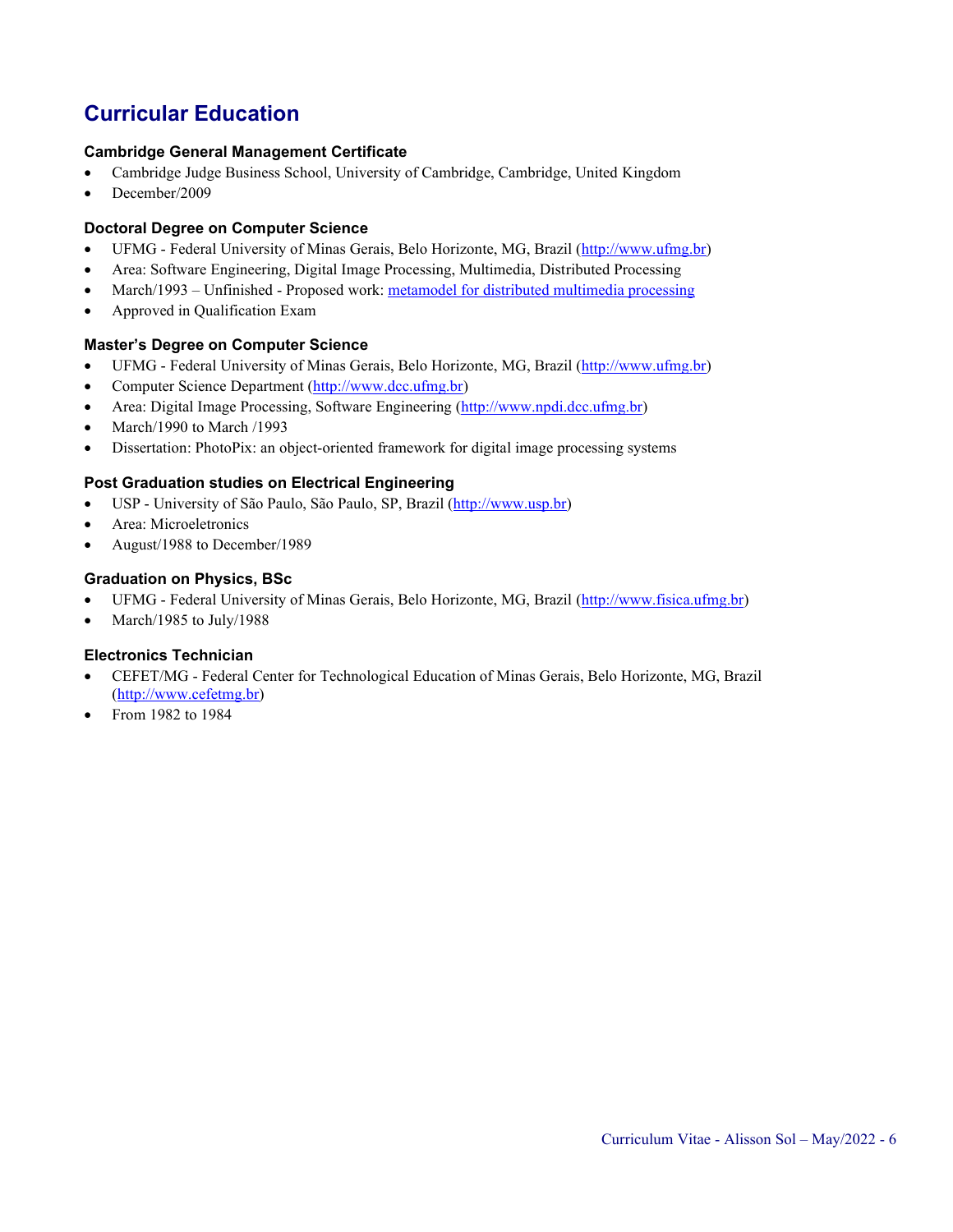# **Extracurricular Education, Experiences and Professional Certification**

# **MCSE (Microsoft Certified Systems Engineer) ID: 1417594**

# **Java Certification**

• Sun Certified Programmer for the Java™ 2 Platform; Site Number: BR 16; Test: 310-025; Candidate ID: SP1837095; March/1999; Validation: <http://www.galton.com/~sun/>

# **French Language Course**

- FALE/UFMG Faculty of Letters of UFMG, Belo Horizonte, MG, Brazil
- 240 hours March/1993 to June/1995

#### **Student volunteer for "SIGGRAPH 93"**

- Sponsor: ACM SIGGRAPH Anaheim Convention Center, Anaheim, CA, USA
- August/01-05/1993

# **English Language Course**

- FALE/UFMG Faculty of Letters of UFMG, Belo Horizonte, MG, Brazil
- 180 hours August/1985 to November/1986

# **Certificate of Proficiency in English**

• The University of Michigan - English Language Institute, November 27, 1993

# **ACM member – Association for Computing Machinery**

Member number: 4184479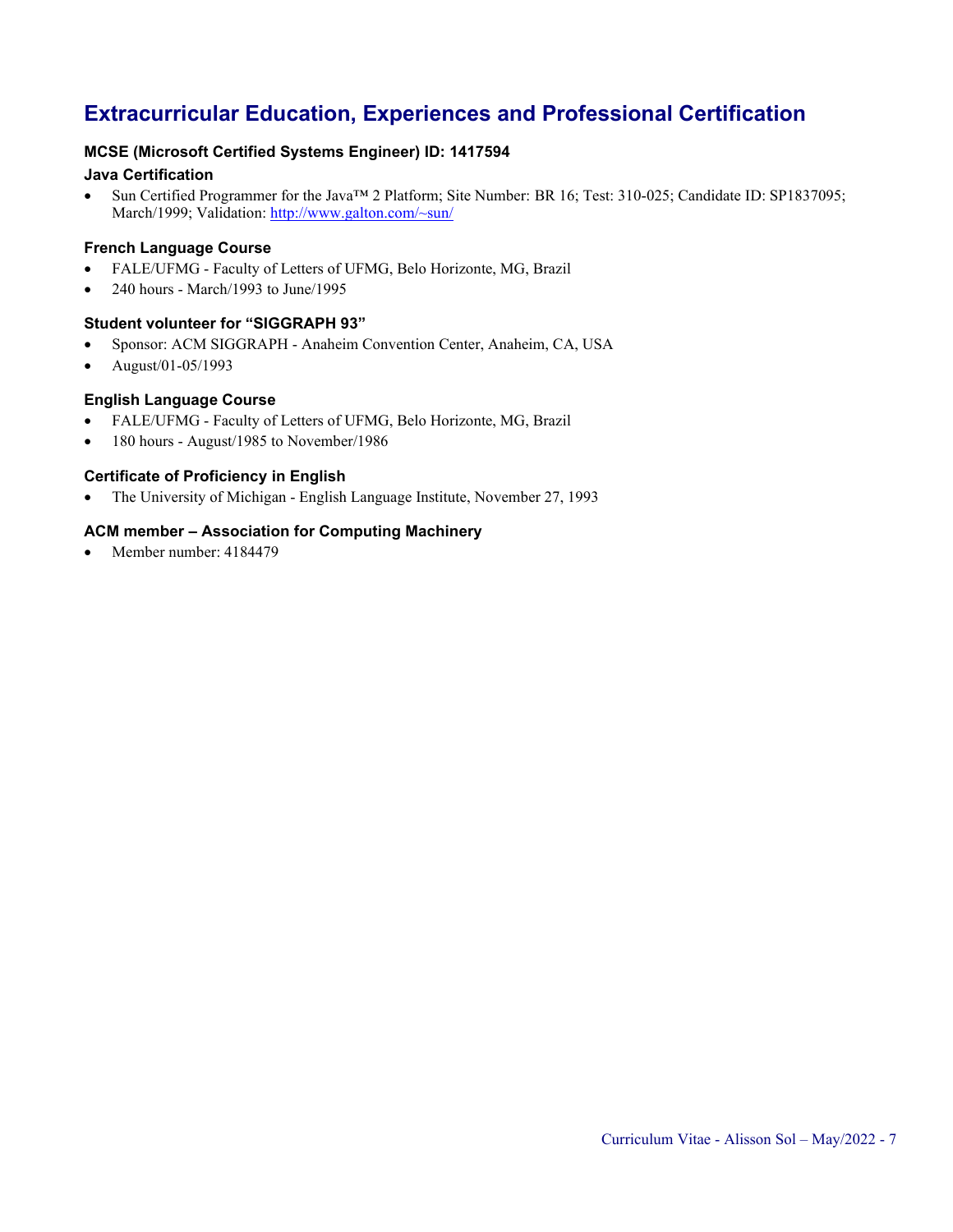# **Main Published papers**

#### **Protect Your Online Services with Big Data and Machine Learning**

- Alisson Sol, Don Ankney, Eugene Bobukh
- **MSDN** Magazine
- January/2015

#### **PhotoPixJ: uma Plataforma para Processamento Digital de Imagens em Java**

- A.C.R. de Almeida, A.A.S. Sol & A. de A. Araújo
- XI SIBGRAPI Brazilian Symposium of Computer Graphics and Image Processing (In Portuguese)
- October/20-23/1998, Rio de Janeiro, RJ, Brazil

#### **A Metamodel for Distributed Multimedia Processing Systems Development**

- A.A.S. Sol & A. de A. Araújo
- III Workshop of Thesis in Software Engineering of the XII SBES Brazilian Symposium of Software Engineering
- October/13-16/1998, Maringá, PR, Brazil

#### **PhotoPixJ: Plataforma em Java para Implementação de Algoritmos de Processamento Digital de Imagens**

- A.C.R. de Almeida, A.A.S. Sol & A. de A. Araújo
- XII SBES Brazilian Symposium of Software Engineering (In Portuguese)
- October/13-16/1998, Maringá, PR, Brazil

#### **PhotoPixJ**

- A.C.R. de Almeida, A.A.S. Sol & A. de A. Araújo
- Educational Software Session of IV WIE Workshop of Computer Science in the School, during the XIX Congress of the SBC (Brazilian Computer Society)
- August/07/1998, Belo Horizonte, MG, Brazil

#### **PhotoPix: an Object-Oriented Framework for Digital Image Processing Systems**

- A.A.S. Sol & A. de A. Araújo
- Image Analysis and Processing 8th International Conference, ICIAP ' 95 San Remo, Italy, September/13-15/1995
- (Lecture Notices in Computer Science. Vol. 974, pp. 109-114, ISBN 3-540-60298-4, Springer-Verlag, 1995)

# **PhotoPix: uma Plataforma para Sistemas de Processamento Digital de Imagens Orientada para Objetos**

- A.A.S. Sol & A. de A. Araújo
- Proceedings of the VI SIBGRAPI Brazilian Symposium of Computer Graphics and Image Processing (In Portuguese)
- Mar Hotel, Recife, PE, Brazil, October/19-22/1993, pp. 65-73

#### **PhotoPix: a Color Quantization System**

- A.A.S. Sol & A. de A. Araújo
- Proceedings of the 1993 PCS'93 Picture Coding Symposium, pp. 18.12-14
- Swiss Federal Institute of Technology, Lausanne, Switzerland, March/17-19/1993

#### **Extraction of Linear Geologic Structures from Remote Sensing Orbital Images**

- A. de A. Araújo, B.S. Soares Filho & A.A.S. Sol
- Proceedings of the XVII Congress of the ISPRS International Society for Photogrammetry and Remote Sensing
- Washington, DC, USA, vol. XXIX, Part B7, 1992, pp. 592-594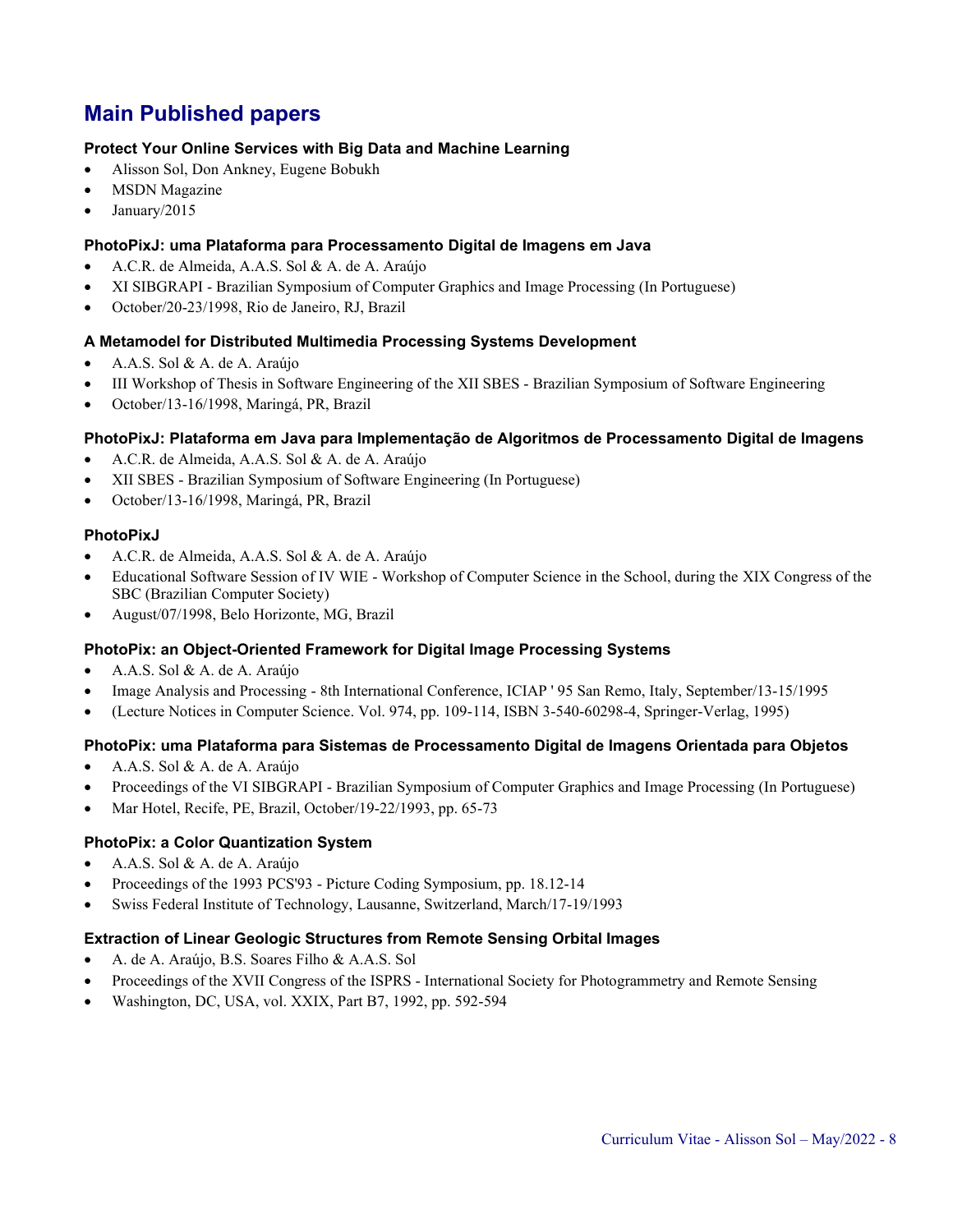### **Otimização da Exploração Mineral com Uso de PDI e SGI na Plataforma SPARC**

- J. C. Christophe da Silva, C.R. Franca, A.A.S. Sol & C.T. Carvalho
- 5th National Seminar "The Computer and its Application in the Mineral Sector", Proceedings... (In Portuguese)
- Belo Horizonte, MG, Brazil, August/17-19/1992

### **Geoexplo: Implantação de um SGI para Exploração Mineral**

- J. C. Christophe da Silva, C.R. Franca, A.A.S. Sol & C.T. Carvalho
- Brazilian Congress of Geology, Proceedings... (In Portuguese)
- São Paulo, SP, Brazil, 1992

#### **Epitaxial Regrowth of Silicon on Sapphire by Rapid Isothermal Processing**

- R. Madarazo, A.G. Pedrine, A.A.S. Sol & V. Baranauskas
- SPIE's Technical Symposium on Microelectronic, Processing & Integration (SPIE Society of Photo-Optical Instrumentation Engineers)
- Santa Clara Marriot Hotel, Santa Clara, CA, USA, October/03/1990

#### **SIRINEL User Manual**

- Newton R. dos Santos & A.A.S. Sol
- Technical Report 009/1990 DCC ICEx UFMG (Department of Computer Science of the Exact Sciences Institute of the Federal University of Minas Gerais), Belo Horizonte, MG, Brazil

#### **Re-Epitaxia de Silício sobre Safira por Processamento Térmico Rápido**

- R. Madarazo, A.G. Pedrine, A.A.S. Sol & V. Baranauskas
- X CBRAVIC Brazilian Congress of Applications for Vacuum in Industry and Science (In Portuguese)
- Technological Institute of the Aeronautics, São José dos Campos, SP, Brazil, July/26/1989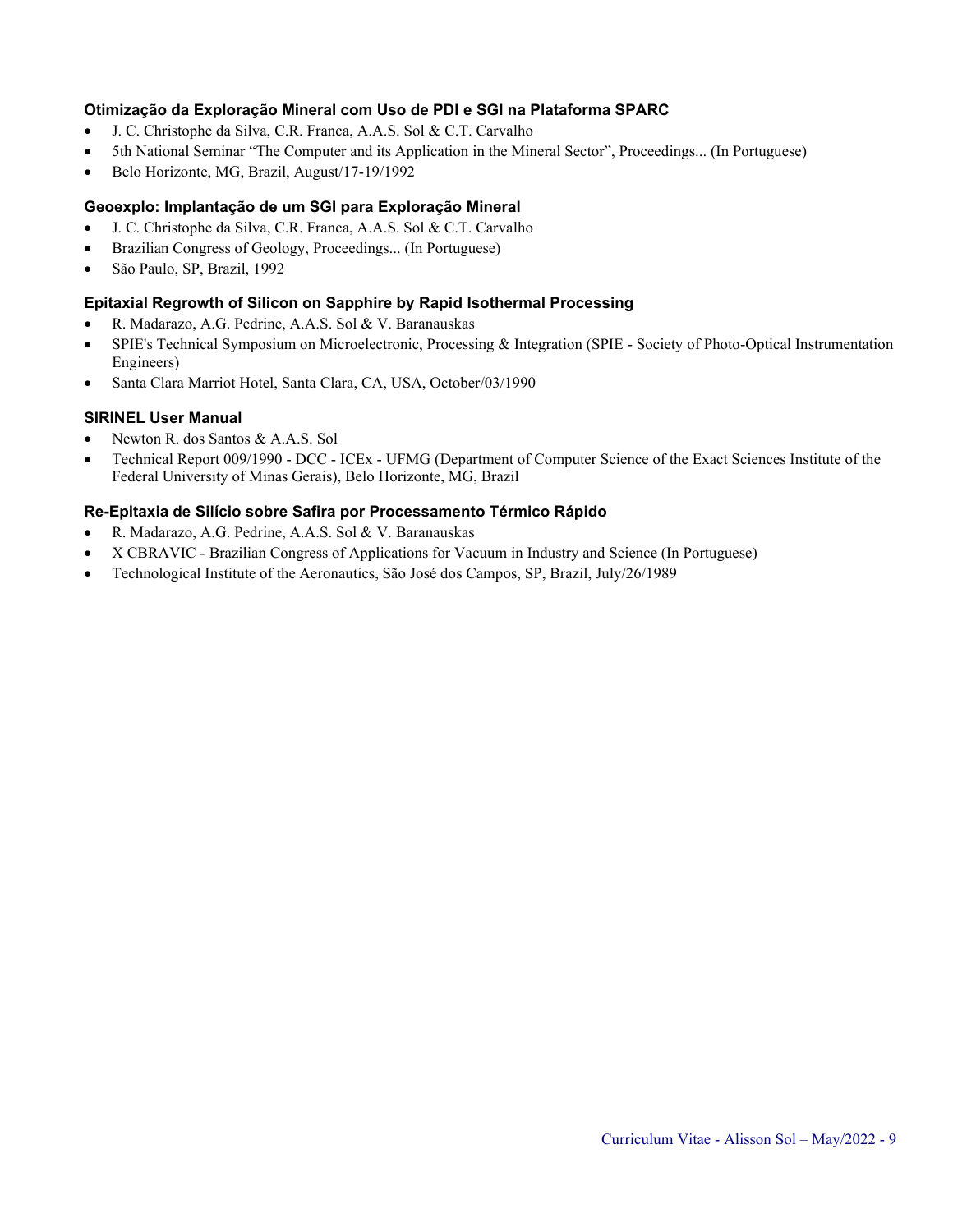# **Main Presented Courses**

#### **Instructor for the Microsoft Engineering Excellence**

- Course: "Engineering at Microsoft", "Development at Microsoft for SDE I", "Development at Microsoft for SDE II", "Development at Microsoft for Senior SDEs", "Javascript Fundamentals", "Agile Development Lab in C#", "Agile Development Lab in C++".
- August/2010 to October/2011, 300+ hours

### **Mini-course "XQuery and XPath"**

- IX SBLP Brazilian Symposium on Programming Languages
- May/24/2005, Recife, PE, Brazil, 3 hours

#### **Mini-course ".NET 2.0 Programming"**

- IX SBLP Brazilian Symposium on Programming Languages
- May/23/2005, Recife, PE, Brazil, 3 hours

#### **Mini-course "Introduction to the C# Language"**

- VII SBLP Brazilian Symposium on Programming Languages
- May/30/2003, Ouro Preto, MG, Brazil, 3 hours

#### **Mini-course "Introduction to the .NET Framework"**

- VII SBLP Brazilian Symposium on Programming Languages
- May/29/2003, Ouro Preto, MG, Brazil, 3 hours

#### **Administration of Windows NT Servers**

- Catholic University of Minas Gerais
- May/23/1998 to June/06/1998, Institute of Computer Science of PUC Minas, 24 hours

# **Instructor for the Extension Course in Systems Analysis of FUNDEP/UFMG**

- Course: AS95-1; Disciplines: "Software Laboratory", "Laboratory of Information Systems", "Laboratory of Applications Development", "Visual Development Environments I, II, III"
- April/05/1995 to November/09/1995, DCC/ICEx/UFMG, Belo Horizonte, MG, Brazil, 123 hours

#### **Software Development for the Windows Environment**

- State University of Maringá PET/CAPES
- December/14-16/1994, State University of Maringá, Maringá, PR, Brazil, 20 hours

#### **Laboratory of Applications Development**

- Discipline for the Extension Course in Systems Analysis of FUNDEP/UFMG (AS 94-2) (FUNDEP Foundation for the Research Development)
- November/07/ 1994 to December/01/1994, DCC/ICEx/UFMG, Belo Horizonte, MG, Brazil, 33 hours

#### **Mini-course "Programming for the Microsoft Windows Environment"**

- 1st Computer Science Week of the UFV
- November/11/1993, Federal University of Viçosa, Viçosa, MG, Brazil, 6 hours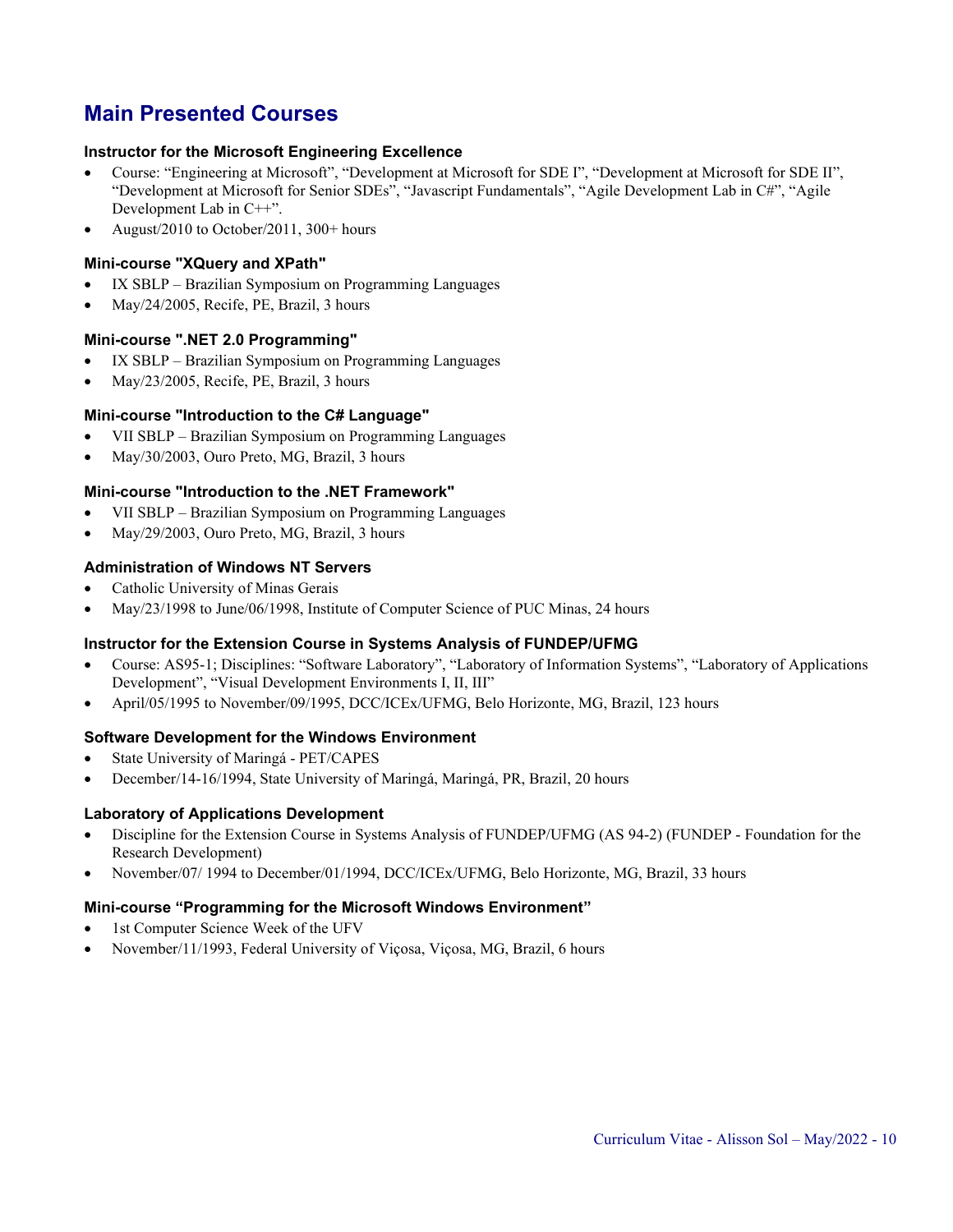#### **Mini-course "Programming for the Microsoft Windows Environment"**

- XII JAI Computer Science Update Journey, during the XIII Congress of the Brazilian Computer Society
- September/07-09/1993, Hotel Cambirela, Florianópolis, SC, Brazil, 6 hours

#### **Programming in the C/C++ Language for the Microsoft Windows Environment**

- FUNDEP Foundation for the Research Development
- September/15/1992 to October/29/1992, DCC/ICEx/UFMG, Belo Horizonte, MG, Brazil, 60 hours

#### **Advanced Windows**

- FUNDEP Foundation for the Research Development
- March/30/1992 to April/09/1992, DCC/ICEx/UFMG, Belo Horizonte, MG, Brazil, 24 hours

#### **Introduction to the Windows Graphical Interface**

- FUNDEP Foundation for the Research Development
- November/26/1991 to December/17/1991, DCC/ICEx/UFMG, Belo Horizonte, MG, Brazil, 21 hours

### **Introduction to VM/CMS**

- LCC/UFMG Laboratory of Scientific Computation of UFMG
- Several occasions from November/1986 to July/1988, LCC/UFMG, Belo Horizonte, MG, Brazil, 20 hours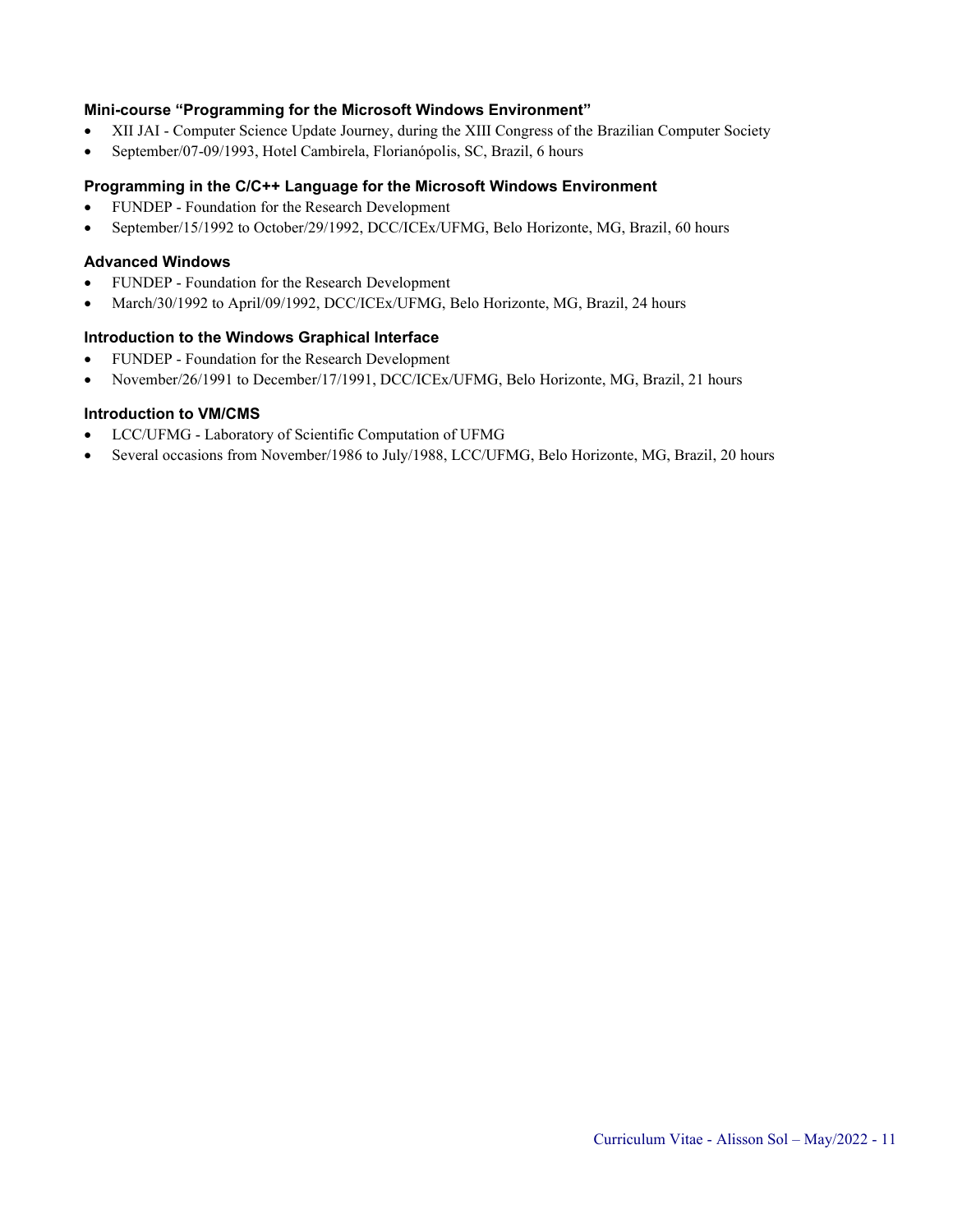# **Main Presented Lectures**

# **DATAnalyze 2021**

- Opening ceremony [presentation](http://alissonsol.com/slides/2021-10-08.DATAnalyze.Alisson.Sol.pdf)
	- October/08/2021, Online

# **AI circa 2018**

- [Presentation](http://alissonsol.com/slides/2018-09-24.AI.for.Boeing.pdf) during event for The Boeing Company
	- Sep/24/2018, Bellevue, WA, USA

# **Real-world Machine Learning: How Kinect Gesture Recognition Works**

- [Presentation](http://channel9.msdn.com/Events/Build/2013/3-704) during Windows Build 2013
	- Jun/26/2013, San Francisco, CA, USA

# **Computer Vision in the Kinect for Windows**

- Part of tutorial "Towards Solving Real-World Vision Problems with RGB-D Cameras", durin[g CVPR 2013](http://files.is.tue.mpg.de/jgall/tutorials/visionRGBD13.html) • Jun/23/2013, Portland, OR, USA
	- Workshop of Industry Applications during XXV SIBGRAPI
	- Aug/24/2012, Ouro Preto, MG, Brazil

# **Fundamentals of Distributed Systems**

- Microsoft Engineering Excellence Forum 2011
	- Jun/08/2011, Redmond, WA, USA

# **Cloud Security**

- Microsoft Engineering Excellence Forum 2011
	- Jun/08/2011, Redmond, WA, USA

# **Pragmatic Security (in the cloud and on Earth)**

- Microsoft Fargo Engineering Day 2011
	- May/03/2011, Fargo, ND, USA

# **Reusing Your Knowledge (in Portuguese)**

- Unicamp Universidade Estadual de Campinas
	- March/30/2010, Campinas, São Paulo, Brazil
	- Microsoft Brasil, for students of IME/USP Mathematics and Statistics Institute/University of São Paulo
	- March/31/2010, São Paulo, SP, Brazil

# **Debugging Your Mindset**

- NxtGenUG Fest 09
	- June/12/2009, Cambridge, United Kingdom

# **Doing Software in Large Software Companies**

- NxtGenUG Event
	- March/17/2009, Cambridge, United Kingdom

# **AutoCollage: The experience of going from a paper to a product**

- Laboratoire d'Informatique de Paris 6
	- January/16/2009, Paris, France
	- XXI SIBGRAPI Brazilian Symposium of Computer Graphics and Image Processing Invited Speaker
	- October/15/2008, Campo Grande, MS, Brazil
- IME/USP Mathematics and Statistics Institute/University of São Paulo
	- October/14/2008, São Paulo, SP, Brazil